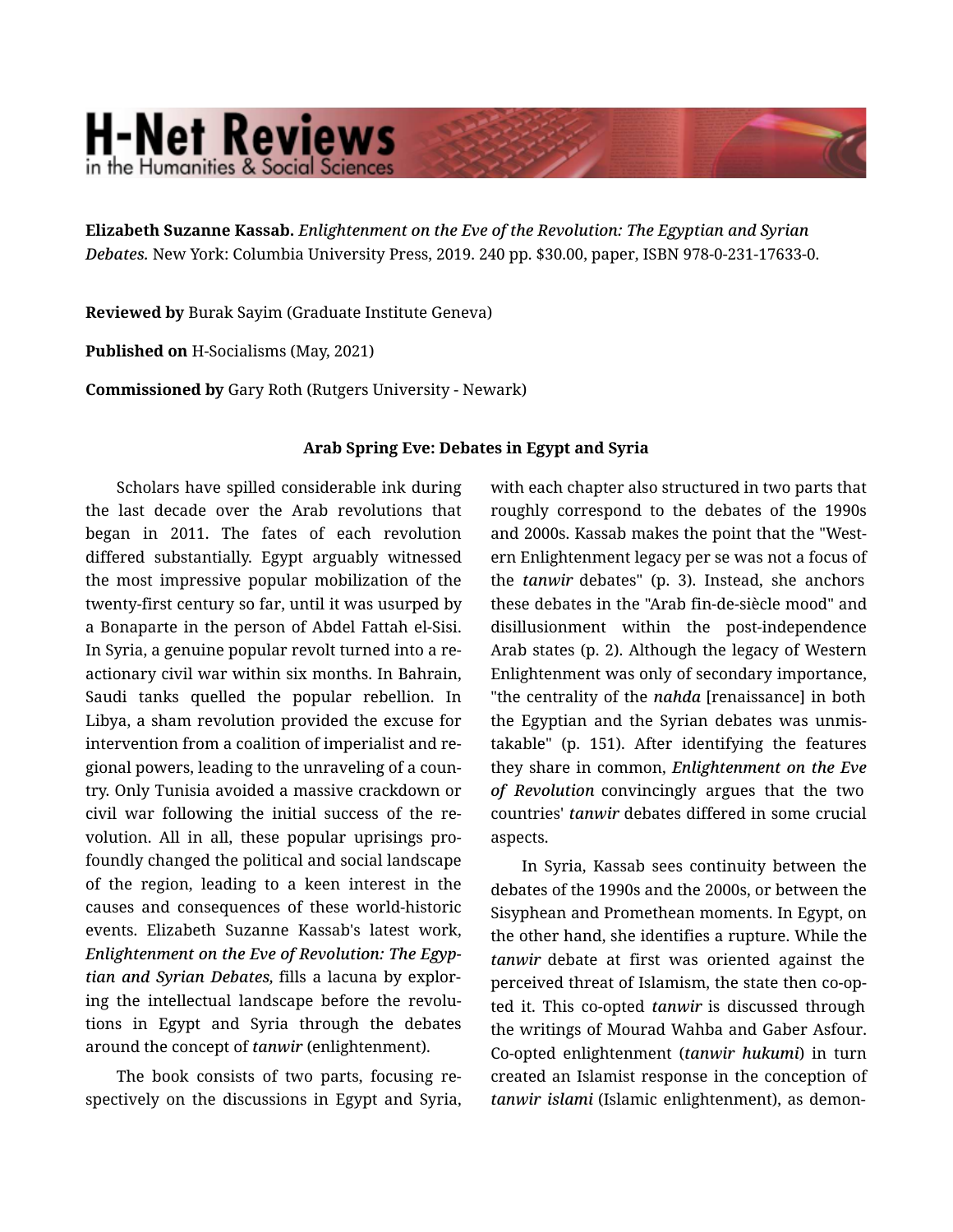strated by the writings of Muhammad Imarah. The second wave of *tanwiri*s in Egypt, discussed through the writings of Mona Abaza, Nasr Hamid Abu Zayd, and Sherif Younis, directed sharp criti‐ cism at their predecessors.

These differences, Kassab argues, stem from the differences in political and historical contexts of the two countries. In Egypt since the times of Muhammad Ali Pasha, there had been a "tradi‐ tional organic bond between the Egyptian intellec‐ tual and the state," and "despite changing official ideologies and failures in delivering on promises, the state continued to be the central motor of modernization, stability, and security for most Egyptians and Egyptian intellectuals" (p. 5). In Syr‐ ia, however, there was "a much narrower space for open debates and political contest, if any, and its state and state institutions have had less legit‐ imacy, as well as little moral or symbolic credibil‐ ity for its population and independent thinkers. Moreover, no margin of freedom of thought or ex‐ pression was left for co-opted intellectuals, thus creating a very different relationship between in‐ tellectuals and the state from that in Egypt" (p. 7).

*Enlightenment on the Eve of Revolution* is best when comparing the two countries' intellectual landscapes and their divergent political evolutions. The book's division into separate Cairo and Damascus sections, however, tends to overlook the interactions between the two simultaneous *tanwir* discussions. At times, though, the book mentions the interaction between these two sets of actors (Egyptian and Syrian), that they read one anoth‐ er's works and presumably interacted with the "other" *tanwir* debate. Mentioned in passing is the situation of Gaber Asfour, who was extremely im‐ portant to the *tanwir* debate in Egypt during the 1990s and who received an invitation to join the journal *Qadaya wa-shahadat*, published by Saadallah Wannous, Faysal Darraj, and Abdel Rah‐ man Munif in Syria. More focus on these types of connections would have enriched the book consid‐ erably.

Kassab's consideration of the debate parti‐ cipants as post-ideological political humanists is not entirely convincing. According to her, political humanism in Syria and Egypt called for "the free and public practice of reason in view of producing knowledge that enlightens people about the realit‐ ies they find themselves in and nurtures their yearning for a dignified and free existence" (p. 8). Even though she does not see causal links between the *tanwir* debates and the Arab revolutions, she argues that the aspirations of this political human‐ ism were also the ones voiced on the streets of Cairo and Damascus. This political humanism, however, is defined very broadly and becomes a catch-all term within which almost all the political and intellectual actors could fit, regardless if they were pro-Mubarak, Marxist, or Islamist. Linking the popular mood during the revolutions to this vaguely defined position obscures more than it clarifies.

*Enlightenment on the Eve of Revolution,* non‐ etheless, is a useful addition to the literature about the Arab revolutions and the intellectual history of the region. It discusses the intellectual landscapes within Egypt and Syria prior to the revolutions and carefully links these debates to the *nahda* dis‐ cussion. *Enlightenment on the Eve of Revolution* should be read by scholars interested in these sub‐ jects.